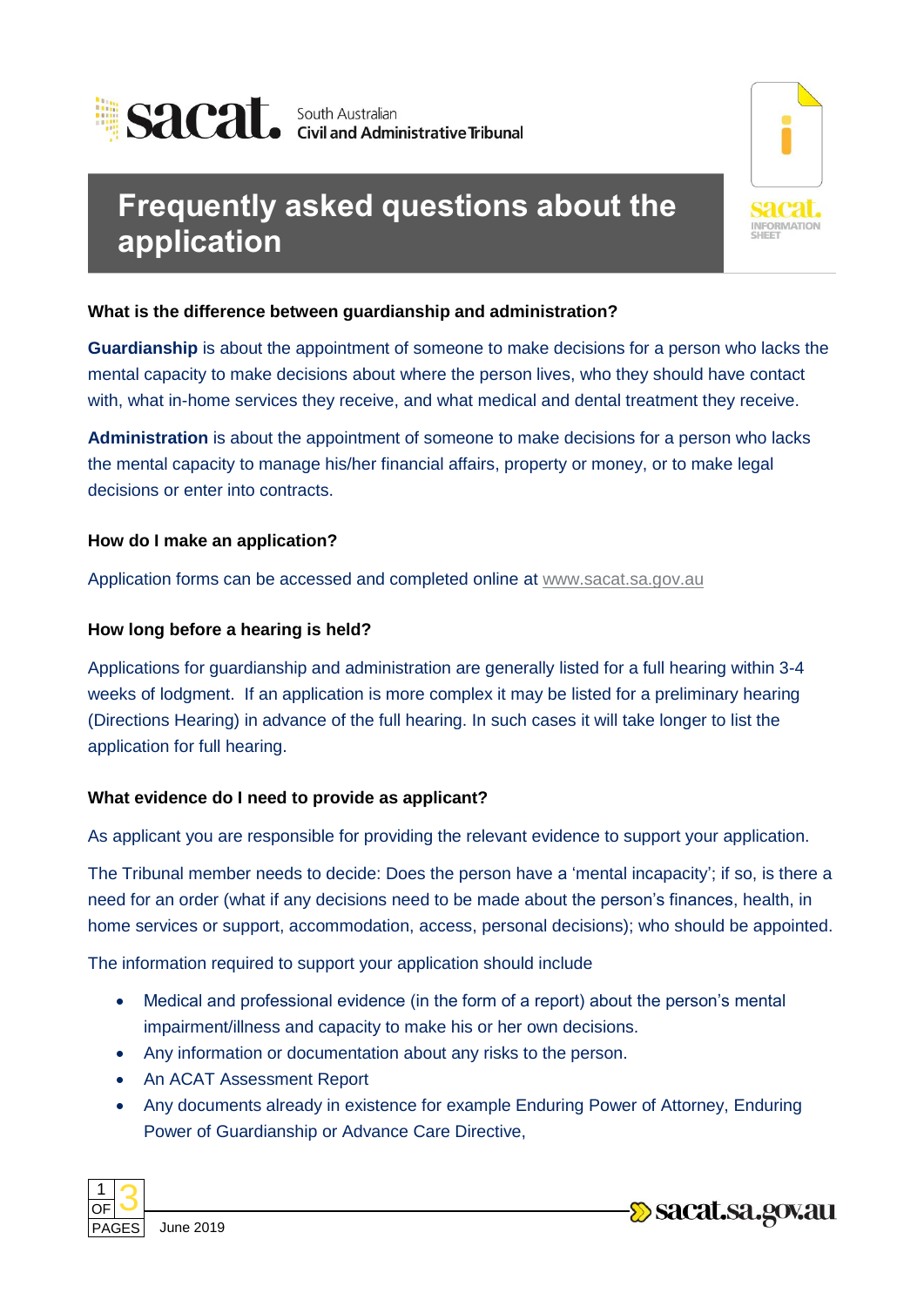- Occupational therapy reports about the person's daily living skills and financial management skills.
- The applicant may also file a brief written submission **(limited to 2 A4 pages maximum)** to support the application and why they say orders are needed and who should be appointed.

# **What happens after the application is lodged?**

Applicants are required to notify the Tribunal about the details, phone numbers and address of the person who is the subject of the application and any person with "a proper interest in the matter".

The Tribunal will give the application and the supporting medical evidence and submissions to the person before the hearing with a notice of hearing setting out their legal rights.

The Tribunal will notify all other 'persons with a proper interest in the matter' and the relevant witnesses about the hearing date and the nature of the application.

### **Who are the persons with a proper interest in the matter?**

The persons with a proper interest in the matter are:

- The person's primary in-home non-professional carer (partner/spouse or family member)
- Joint property owners with the person
- The appointed Attorneys under an Enduring Power of Attorney
- The appointed substitute decision makers under an Enduring Power of Guardianship/Advance Care Directive.
- Other persons who will likely be considered to have a proper interest in the matter are the older person's adult children, siblings or adult grand-children (for a younger person – their parents and siblings) and any relevant witnesses.

### **Can the "persons with an interest" have access to any documents before a hearing?**

Usually no other persons apart from the person who is the subject of the application will receive any documents prior to the hearing apart from the notice of hearing, which will set out the details of the application including the date and time and place of the hearing. This is because guardianship and administration proceedings are not a dispute between parties but involve an inquiry by the Tribunal into the circumstances of the person and it is important for the Tribunal to protect the sensitive personal information (medical and financial) of the person.

However, in some cases the Tribunal will send a copy of the application, any medical reports and other information (such as financial) to the persons who the Tribunal considers should have access to that information prior to the hearing (such as the partner of the person, or an appointed Attorney under an Enduring Power of Attorney, or a substitute decision maker under an Advance Care Directive).

**Designal Sacat Sacro Second**